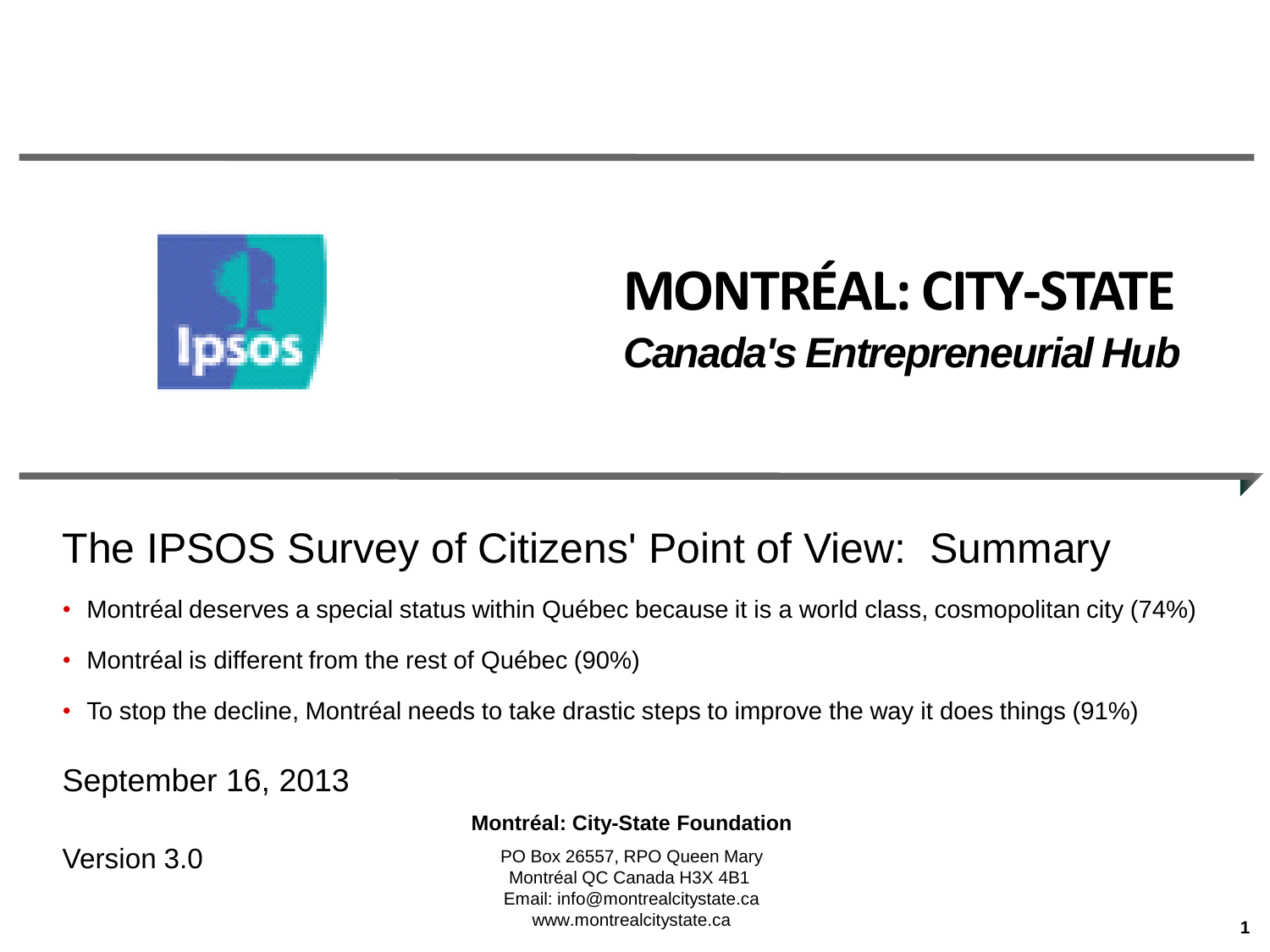#### **Contents**

| 1              | <b>About The Survey</b>                                                  | 3              |
|----------------|--------------------------------------------------------------------------|----------------|
| $\overline{2}$ | Montréal is Different From The Rest of Québec                            | 4              |
| 3              | Montréal Has Important Strengths                                         | 5              |
| $\overline{4}$ | But It Is A City In Decline                                              | 6              |
| 5              | Montréal Has Not Reached Its Full Potential                              | $\overline{7}$ |
| 6              | Significant Change is Required                                           | 8              |
| $\overline{7}$ | What To Do<br>• Under Current Rules<br><b>Under New Rules, New Space</b> | 9              |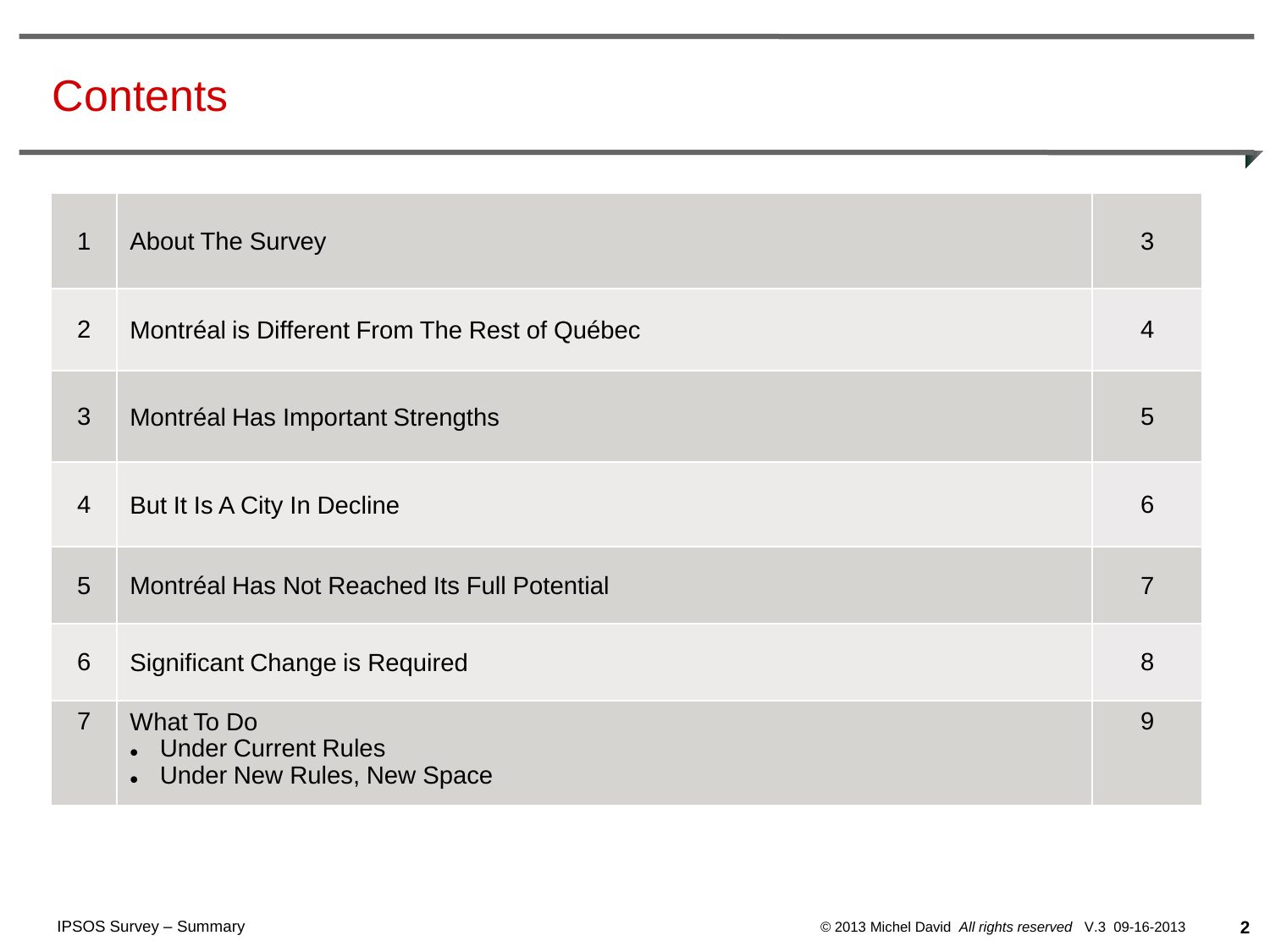# 1. About the Survey

- Was carried out in the last two weeks of July 2013 by IPSOS Marketing.
- There were three groups of respondents for a total of 1,250:
	- $\geq 50\%$  on the island of Montréal
	- **► 25% in the Greater Montréal area**
	- $\geq$  25% in the rest of Québec
- It is the opinions of the residents of the island of Montréal that are used to form our conclusions. The numbers presented are the total of the "very good/good" categories.
- The survey tested the opinions of the three groups of respondents on Montréal's current position and prospects and what should be done to improve the future of the city.
- The survey was sponsored by the CRITIQ (www.critig.ca) organization.
- The Montréal: City-State Foundation supports the development of Montréal as a wealth creating open society.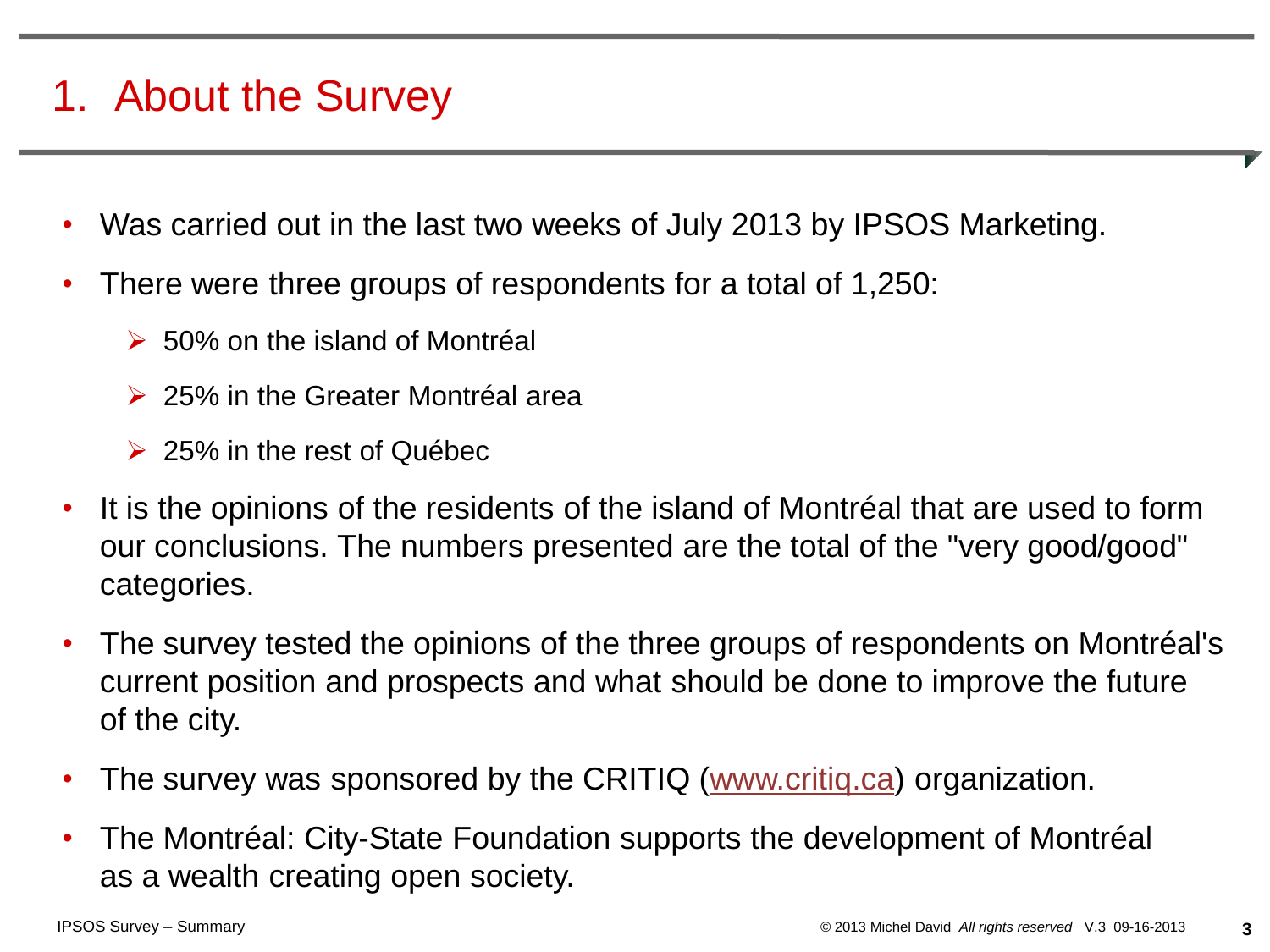# 2. Montréal is Different From The Rest of Québec

|                                                                                                             | Island of Montréal | <b>Greater Montréal</b><br>Area | <b>Rest of Québec</b> |
|-------------------------------------------------------------------------------------------------------------|--------------------|---------------------------------|-----------------------|
| Montréal is different (socially, culturally<br>and economically) from the rest of the<br>province of Québec | 90%                | 87%                             | 82%                   |
| Montréal should have more autonomy<br>to make it own decisions for its future                               | 81%                | 69%                             | 46%                   |
| More taxpayer money goes out of<br>Montréal to the rest of the province<br>than stays in Montréal           | 78%                | 54%                             | 37%                   |
| Montréal is not getting its fair share<br>of resources and investments from<br>the Québec government        | 75%                | 64%                             | 34%                   |
| Given Montréal's diversity, it should<br>have different language laws than<br>the rest of the province      | 59%                | 43%                             | 32%                   |
| The French language is not<br>threatened in Montréal                                                        | 58%                | 42%                             | 21%                   |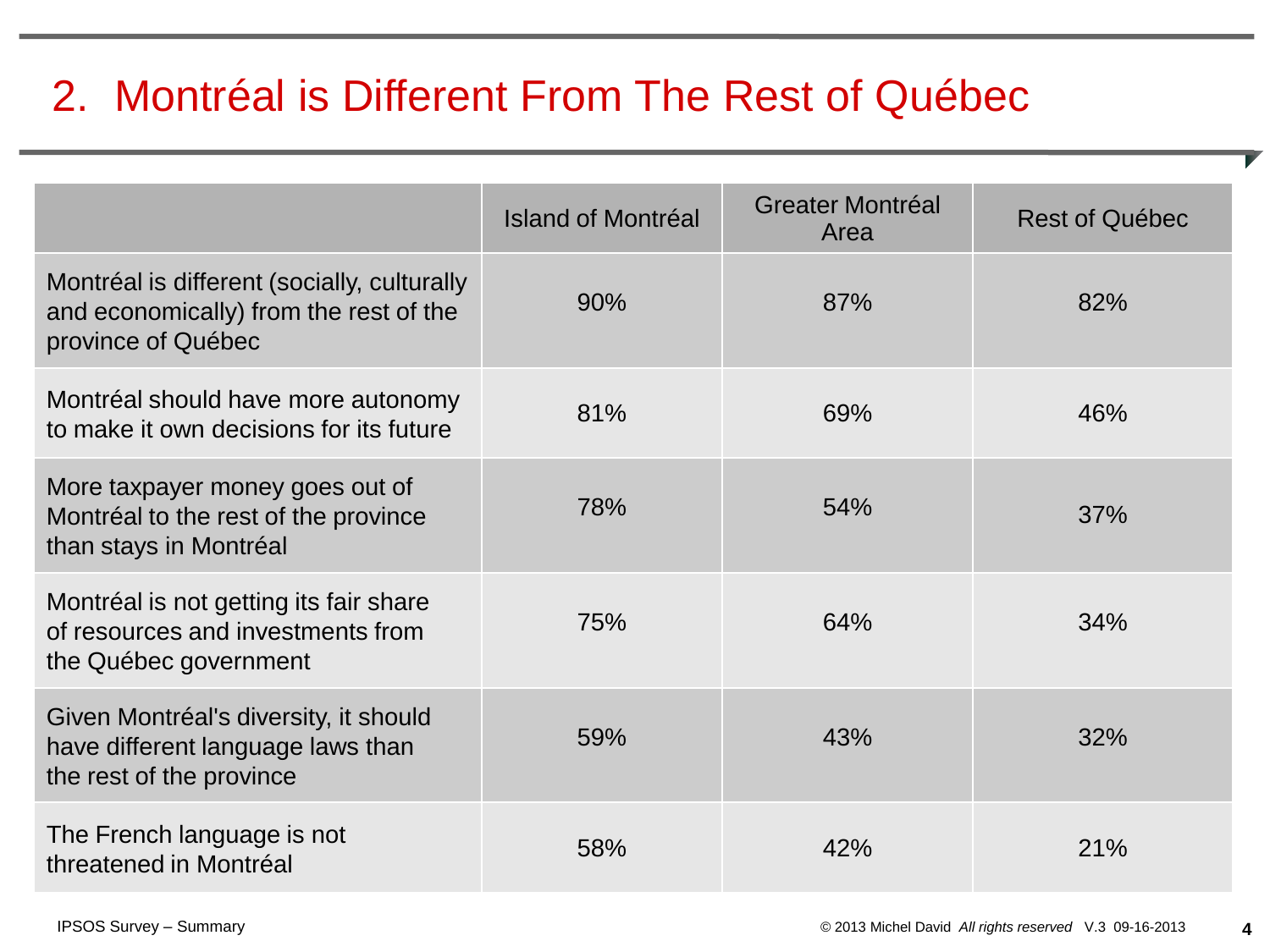# 3. Montréal Has Important Strengths

|                                                                         | <b>Island of Montréal</b> | <b>Greater Montréal</b><br>Area | <b>Rest of Québec</b> |
|-------------------------------------------------------------------------|---------------------------|---------------------------------|-----------------------|
| <b>Quality of life</b>                                                  | 85%                       | 75%                             | 51%                   |
| Services provided to residents                                          | 67%                       | 73%                             | 66%                   |
| Willingness to recommend Montréal<br>as a place for cultural activities | 89%                       | 87%                             | 80%                   |
| Montréal is a world class city                                          | 67%                       | 66%                             | 69%                   |
| Montréal is a unique city                                               | 88%                       | 86%                             | 69%                   |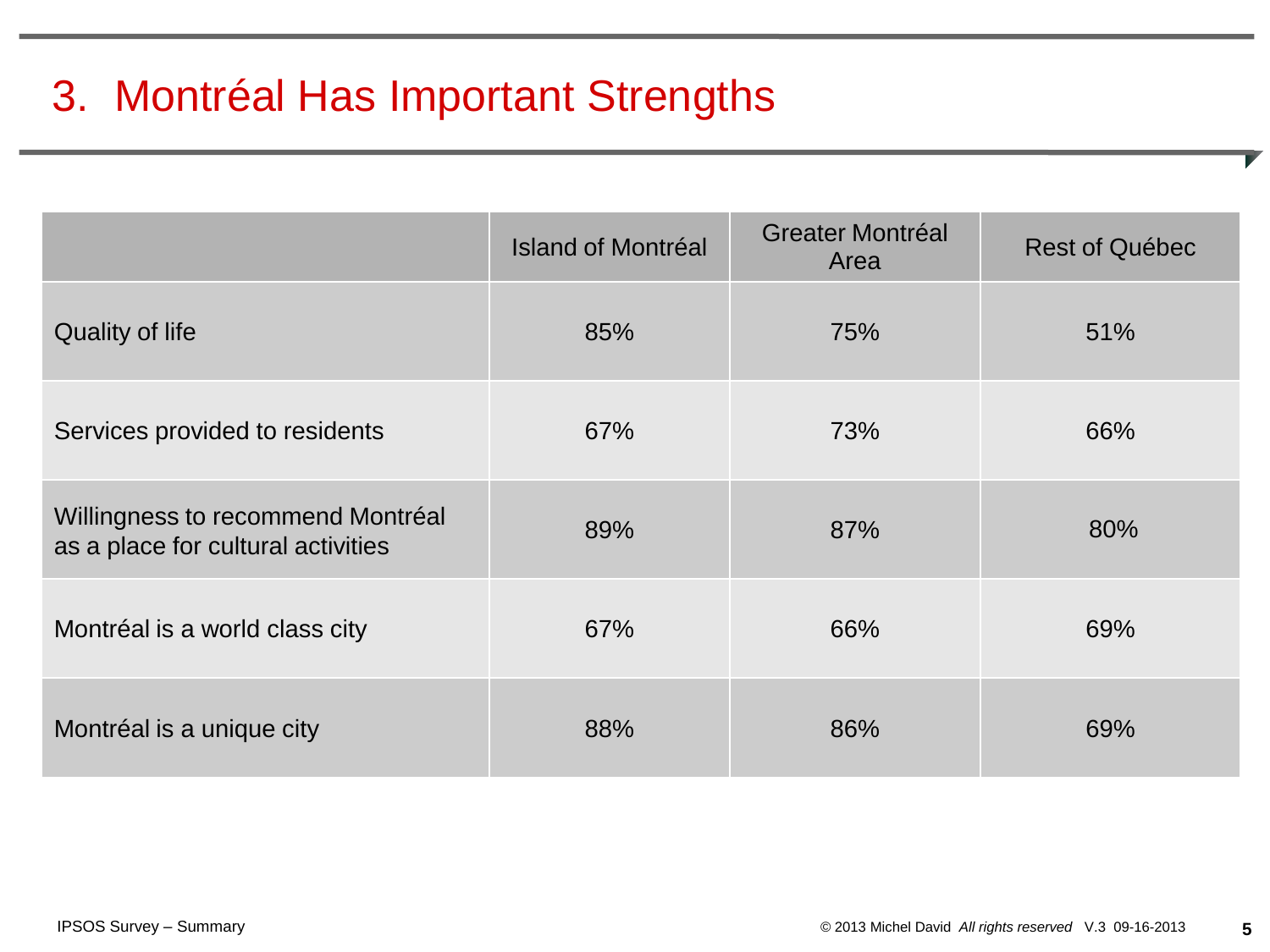# 4. But It Is a City in Decline

|                                                                                                   | Island of Montréal | <b>Greater Montréal</b><br>Area | <b>Rest of Québec</b> |
|---------------------------------------------------------------------------------------------------|--------------------|---------------------------------|-----------------------|
| Strength of the current job market /<br>career opportunities as compared<br>to the rest of Canada | 49%                | 72%                             | 75%                   |
| Ability to attract new businesses from<br>outside Québec                                          | 41%                | 50%                             | 59%                   |
| The state of its infrastructure                                                                   | 18%                | 21%                             | 20%                   |
| Short term future of Montréal over<br>the next year                                               | 38%                | 40%                             | 35%                   |
| <b>Would recommend Montréal</b><br>as a place to start a business                                 | 54%                | 57%                             | 54%                   |
| Montréal is a city in decline                                                                     | 55%                | 53%                             | 53%                   |
| Montréal has lost its prestige over<br>the last few decades                                       | 76%                | 76%                             | 79%                   |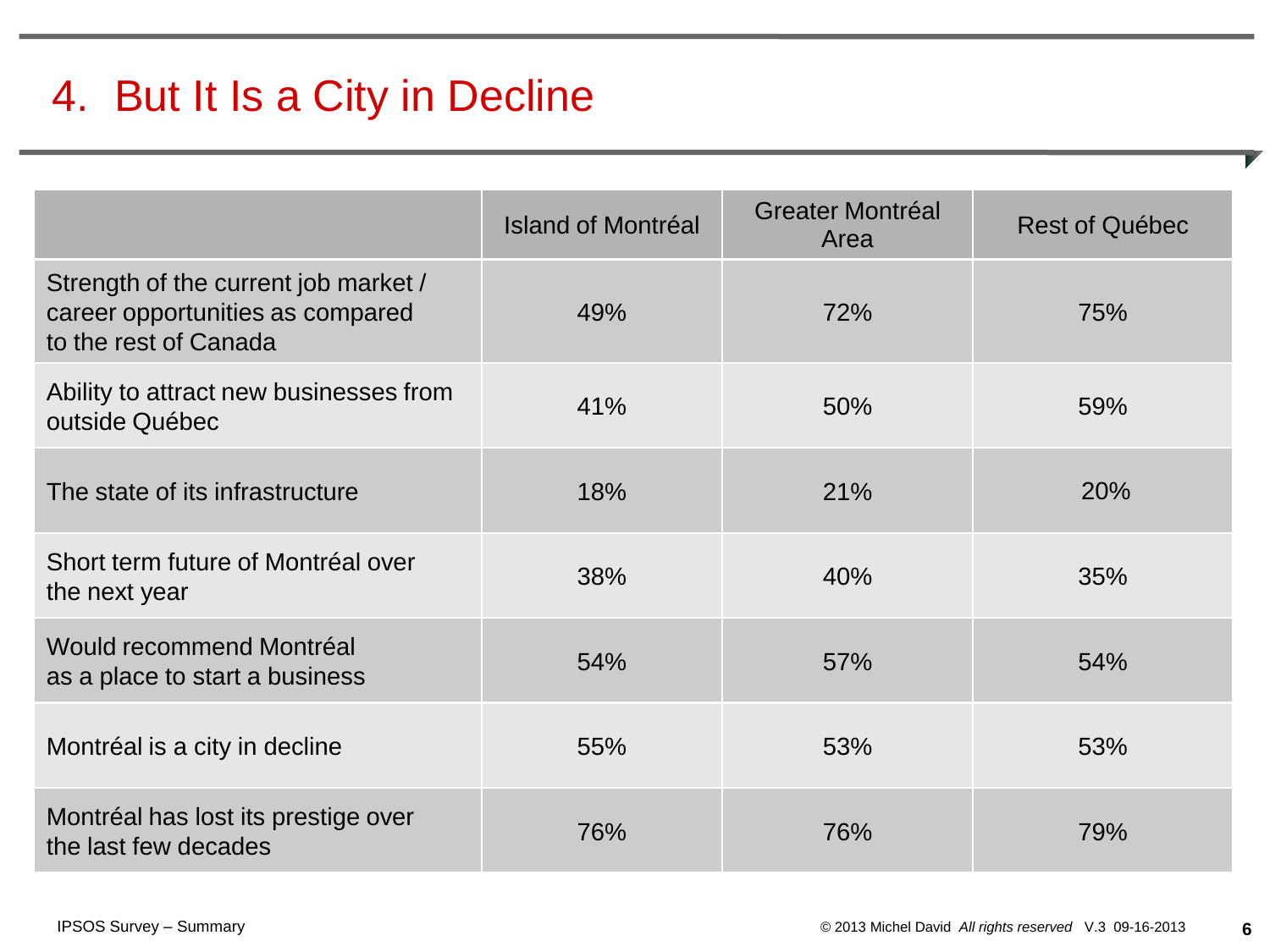# 5. Montréal Has Not Reached Its Full Potential

|                                                                      | Island of Montréal | <b>Greater Montréal</b><br>Area | <b>Rest of Québec</b> |
|----------------------------------------------------------------------|--------------------|---------------------------------|-----------------------|
| Montréal needs to be bold if it wants<br>to move forward and prosper | 92%                | 89%                             | 88%                   |
| Montréal has yet to reach its full<br>potential as a city            | 88%                | 84%                             | 69%                   |
| Montréal is the best city in Canada                                  | 61%                | 46%                             | 21%                   |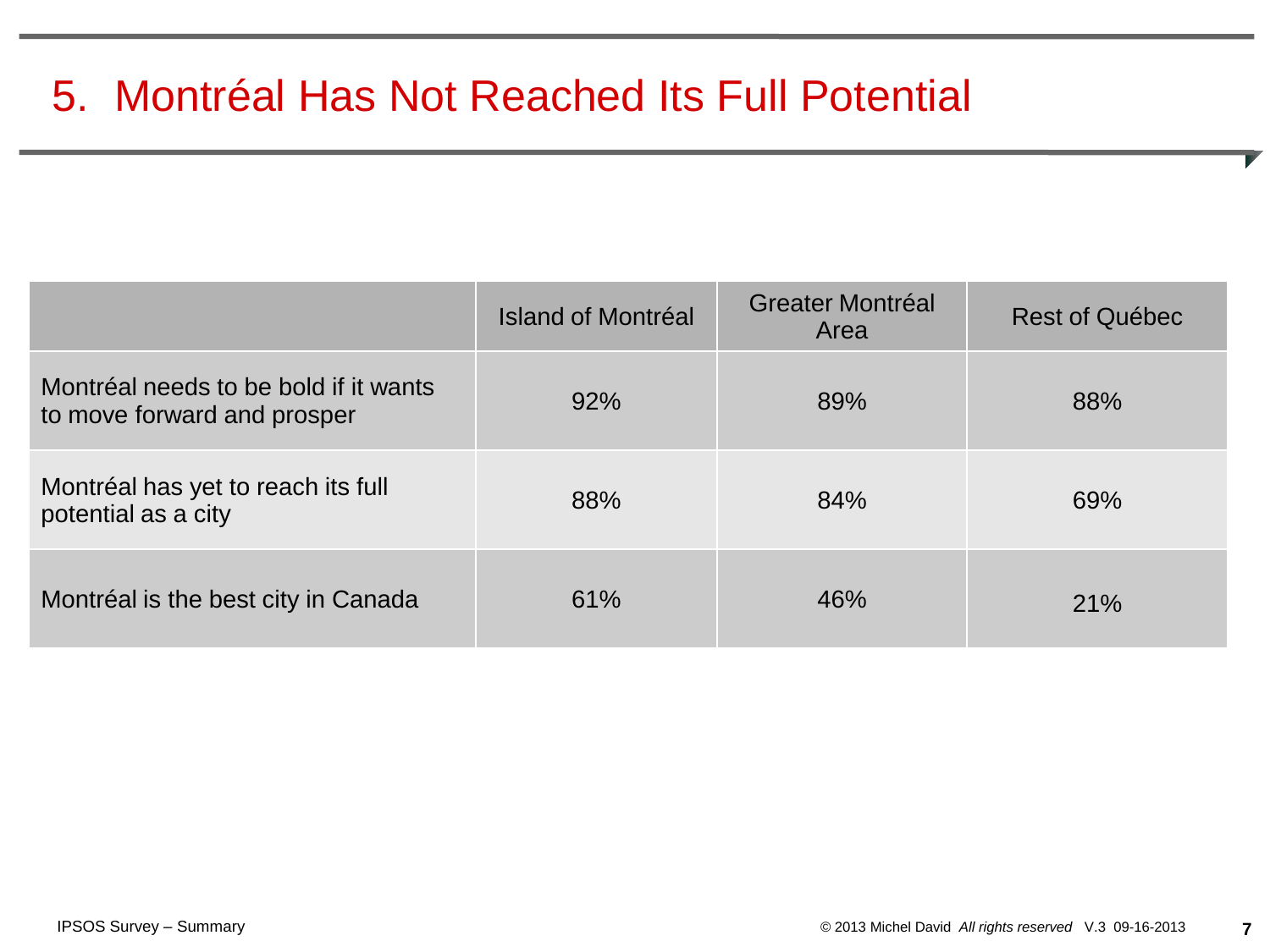|                                                                                                      | Island of Montréal | <b>Greater Montréal</b><br>Area | <b>Rest of Québec</b> |
|------------------------------------------------------------------------------------------------------|--------------------|---------------------------------|-----------------------|
| Montréal needs to take some drastic<br>steps to improve the way it does<br>things                    | 91%                | 91%                             | 88%                   |
| Montréal should have more autonomy<br>to make its own decisions for its future                       | 81%                | 69%                             | 46%                   |
| Montréal is not getting its fair share<br>of resources and investments from<br>the Québec government | 75%                | 64%                             | <b>34%</b>            |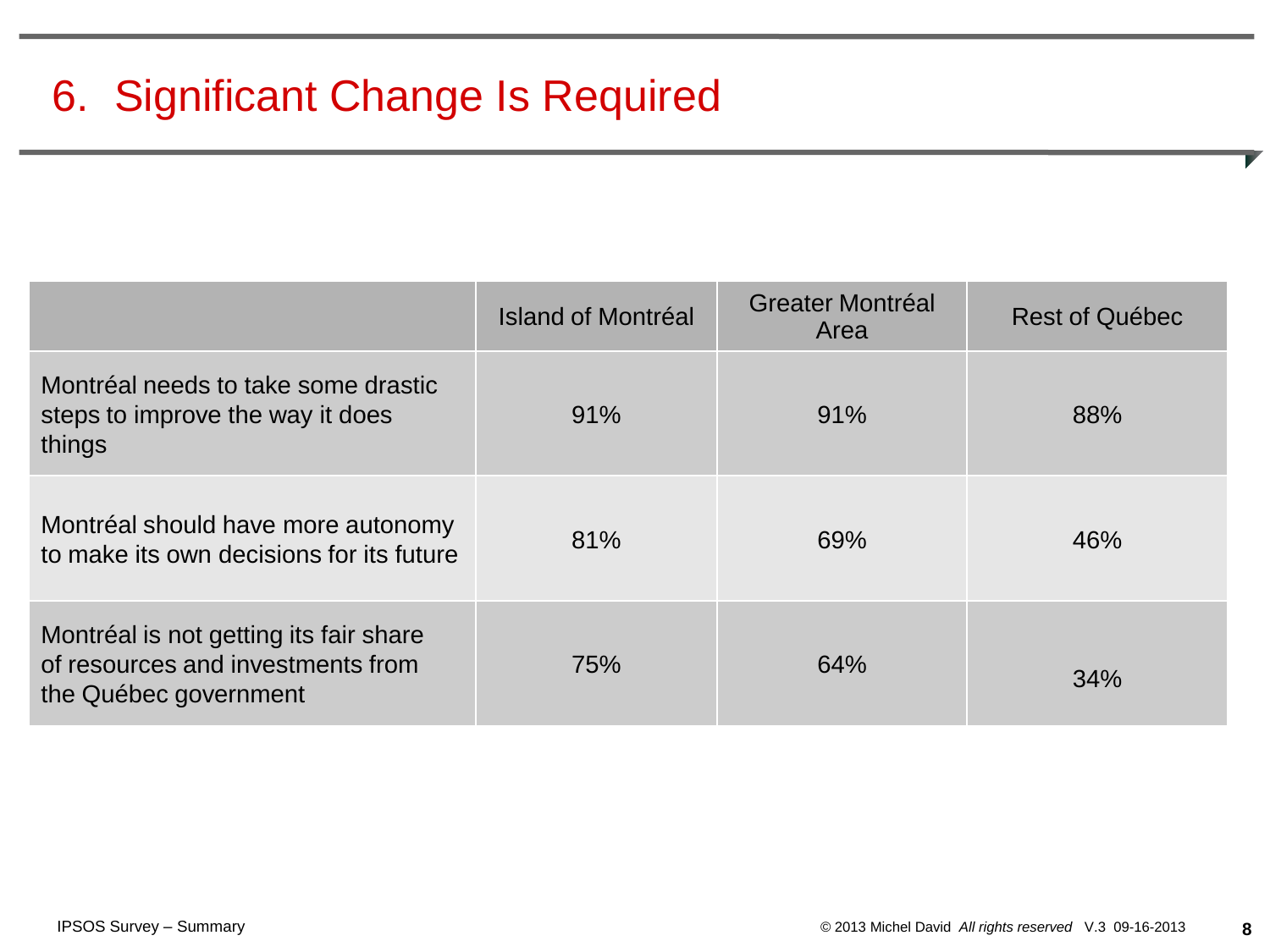#### 7. What To Do? A. Under Current Rules

|                                                                | <b>Island of Montréal</b> | <b>Greater Montréal</b><br>Area | <b>Rest of Québec</b> |
|----------------------------------------------------------------|---------------------------|---------------------------------|-----------------------|
| Streamlining and improving Montréal's<br>city governance       | 94%                       | 97%                             | 98%                   |
| Recognizing entrepreneurs who are<br>creating jobs in the city | 95%                       | 98%                             | 90%                   |
| Promoting Montréal's multicultural<br>aspects                  | 89%                       | 83%                             | 80%                   |
| Having the best support for<br>entrepreneurs in Canada         | 94%                       | 92%                             | 83%                   |
| Eliminating restrictive language<br>measures                   | 69%                       | 56%                             | 43%                   |
| Guaranteeing full bilingual status                             | 75%                       | 69%                             | 60%                   |